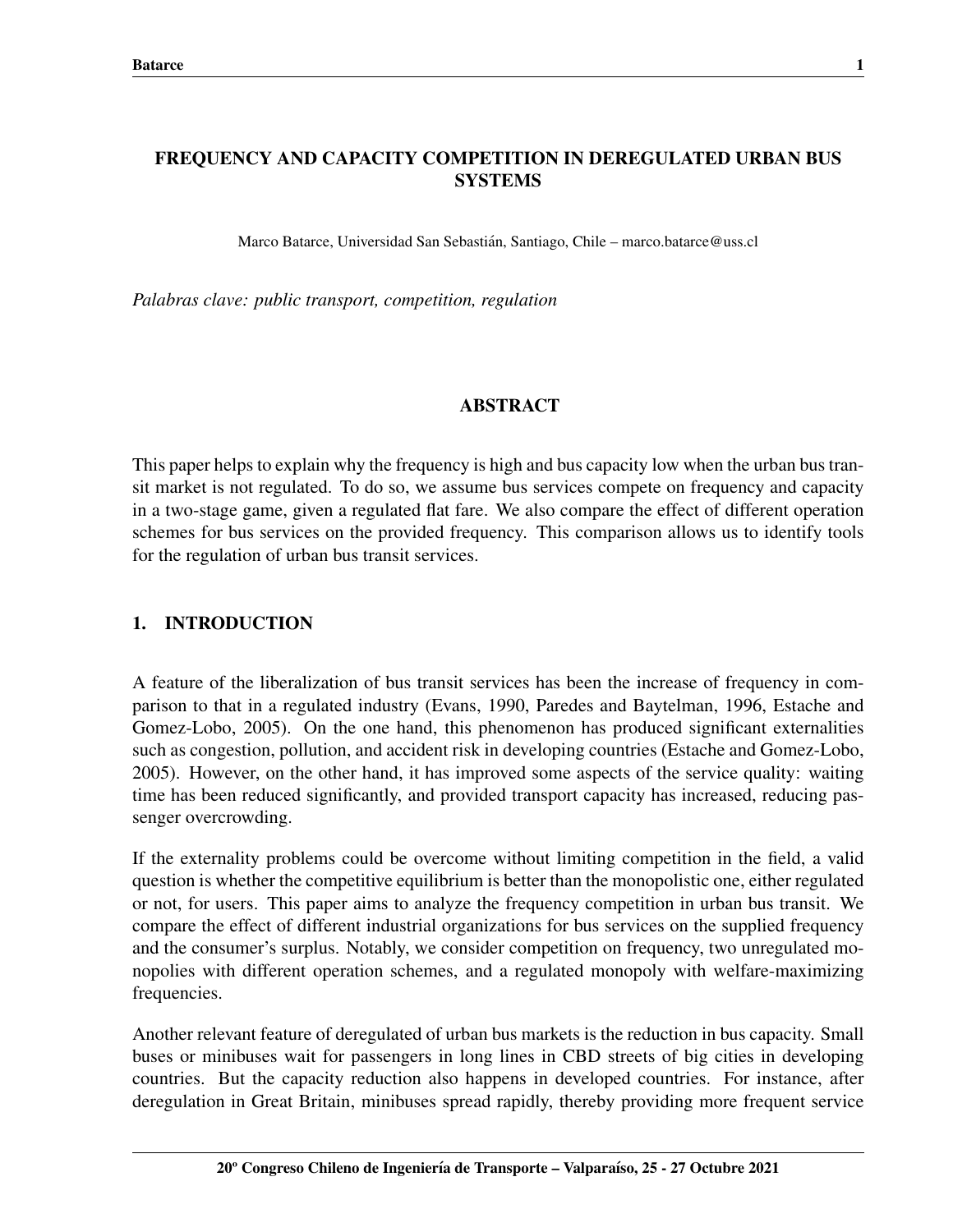(Gómez-Ibañez and Meyer, 1997).

To study the effects of competition on bus capacity, we assume that the operators play a game in frequency and bus capacity in two stages. In the first stage, the operators choose the capacity, and then they choose the frequency in the second stage, given the capacity. We solve the game assuming open-loop strategies for the sake of tractability. This assumption implies that the bus operators do not take into account the effect of their decision about bus capacity on the frequency chosen by their rivals in the second stage. The assumption is also consistent with pre-commitment, if the firms choose the bus size before starting operation and cannot change it in the short term. When firms realize the effect of their bus capacity decision on the rivals' frequency, they might play closed-loop strategies.

## 2. THE MODEL

We distinguish three components of the model: users, firms, and network. The users' behavior is summarized in the demand model. The firms operate the bus lines and maximize profits for the specified cost function. The network is the representation of the bus lines running in the city and stops where demand concentrate. We assume that the total demand at every bus stop in the network is inelastic to the frequency. We also consider the network and the number of firms as given. Hence, the optimal network configuration and the number of firms are not studied.

#### 2.1. Demand

The demand modeling approach is based on what is known as the bus stop problem in the literature on transit network assignment (Bouzaiene-Ayari et al. 1998; Nokel and Wekeck, 2007). These models aim to determine the passenger distribution across all available (or attractive) bus lines in a stop and the passengers' waiting time at the stop.

Research in the context of transit assignment models indicates that bus stop models distributing passengers between lines based only on the frequency give unrealistic results (Gendreau, 1984; Nokel and Wekeck, 2007). For instance, the frequency share (FS) model used in some air transportation studies (Douglas and Miller, 1974; Vander Weide and Zalkind, 1981; Kawasaki and Li, 2013; Brueckner and Flores-Fillol, 2007). To overcome this lack of realism, different authors propose to take into account the effect of bus capacity and passengers aboard the bus from upstream stops. Gendreau (1984) uses the share of the residual capacity (RC) of each line. In their model, the residual capacity corresponds to the nominal capacity minus the total passengers onboard the bus right after the stop. Since the RC model delivers better results than the FS model only when the network is very congested, Bouzaiene-Ayari (1988) proposes the adjusted residual capacity model (ARC). In this case, passengers are distributed in proportion to the frequency multiplied by the ratio between residual capacity and nominal capacity. Thus, the ARC model approximates the FS model when congestion is low because the residual capacity is similar to the nominal capacity, and approximates the RC model when congestion is high. More recently, Bouzaiene-Ayari et al.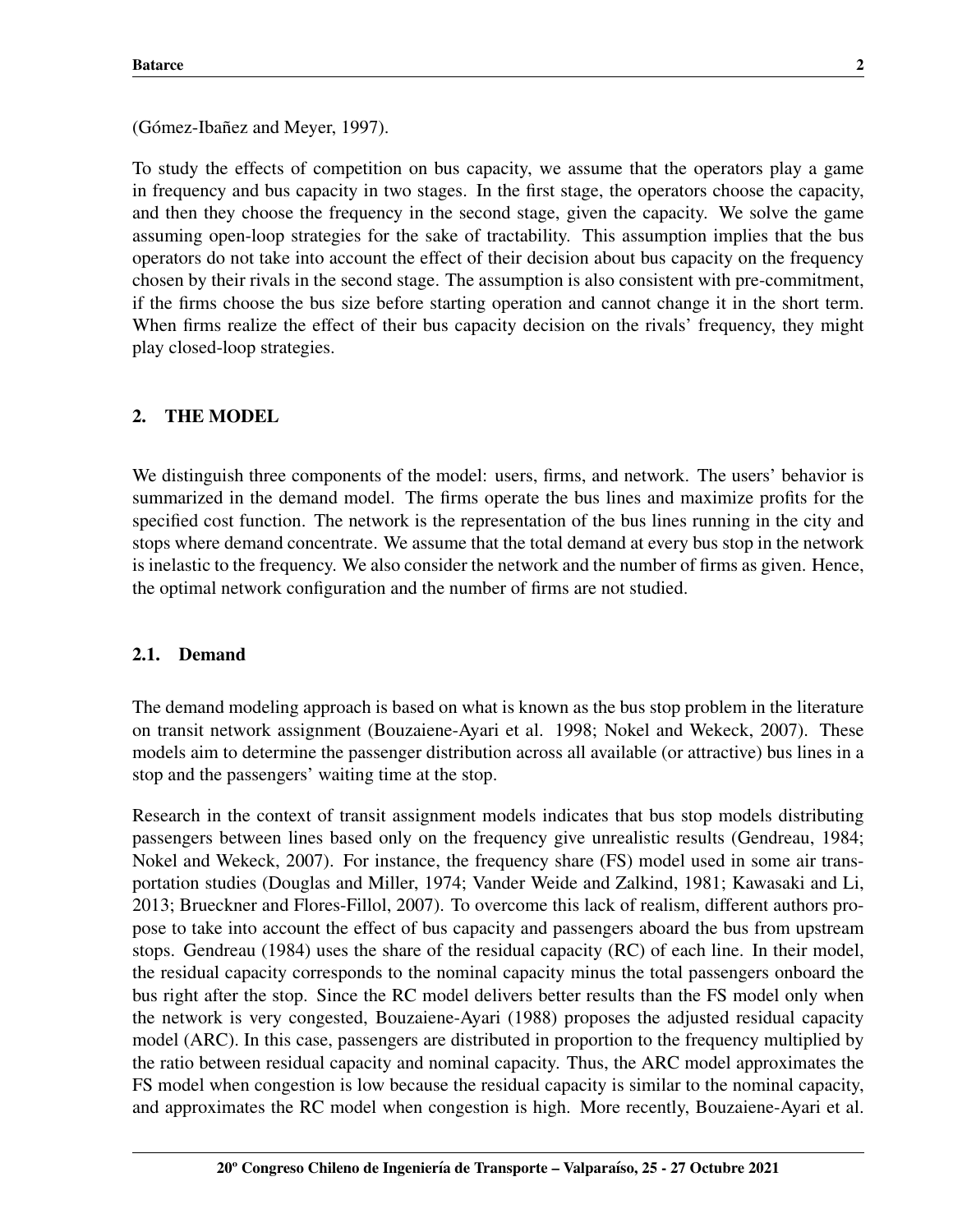(2001) propose a general bus stop model. Their model is based only on the assumption that there is an attraction factor for each line, which is a function of frequency, nominal capacity, and total passengers on the bus after the stop. Given these factors, the demand for each line is distributed in proportion to its attraction factor. These models are founded on the queue theory. For instance, Cominetti and Correa (2001) assume that bus arrivals follow a Poisson process and use bulk queue theory to derive expressions for attraction factors in a transit network. They show that the attraction factors are the inverse of the expected waiting time for any attractive line at the bus stop. This paper adopts an approach based on the general stop model by Bouzaiene-Ayari et al. (2001) along with attraction factors as the proposed ones by Cominetti and Correa (2001).

Assumption 1. *The share of an attraction factor,* ξ*, gives the bus line's demand share at any stop. The line l's attraction factor is a function of its frequency, f<sub>l</sub>, vehicle capacity,*  $k_l$ *, and total* passengers on board from the preceding to the next stops in its route,  $v_l$ . Then, if  $L$  firms serve the *stop, we define by*  $\lambda_l$  the demand share attracted by the firm l as

$$
\lambda_l \equiv \lambda(f_l, k_l, v_l, f_{-l}, k_{-l}, v_{-l}) = \frac{\xi(f_l, k_l, v_l)}{\sum_{j=1}^L \xi(f_j, k_j, v_j)} = \frac{\xi(f_l, k_l, v_l)}{X(f, k, v)},\tag{1}
$$

*where*  $f = (f_1, \ldots, f_L)$ ,  $k = (k_1, \ldots, k_L)$ , and  $v = (v_1, \ldots, v_L)$ .

By doing the attraction factor a function of the frequency, vehicle capacity, and passengers on board, we take into account the congestion on the bus network, which plays a crucial role in the firms' market share in the case of urban public transportation. The determinants of the attraction factors and the demand share are a result of the application of queue theory to the phenomenon of boarding a bus. In general, it is assumed that passengers wait for being served at the stop (the server), and the service process corresponds to the bus arrivals. If the bus and passenger arrivals at the bus stop are random, the attraction factor for a bus line is the inverse of its expected waiting time. This assumption implies that the longer the wait for a bus line is, the smaller the probability of taking this line will be, which is realistic. Besides, if several bus lines serve a stop, the random arrivals imply that the expected waiting time for any bus is the inverse of the sum of all attraction factors.

**Assumption 2.** *The attraction factor*  $\xi_l \equiv \xi(f_l, k_l, v_l)$  *satisfies the following conditions:* 

$$
\xi(0,k,v) = 0 \quad \forall (k,v),\tag{2}
$$

$$
\xi(f,k,v) \ge 0 \quad \forall (f,k,v),\tag{3}
$$

$$
\frac{\partial \xi}{\partial f}(f,k,v) > 0, \quad \frac{\partial \xi}{\partial k}(f,k,v) > 0, \quad \frac{\partial \xi}{\partial v}(f,k,v) < 0 \quad \forall (f,k,v), \tag{4}
$$

$$
\frac{\partial^2 \xi}{\partial f^2}(f,k,v) \le 0, \quad \frac{\partial^2 \xi}{\partial k^2}(f,k,v) \le 0 \quad \forall (f,k,v). \tag{5}
$$

$$
\frac{\partial^2 \xi}{\partial f \partial k}(f, k, v) \ge 0 \quad \forall (f, k, v).
$$
\n(6)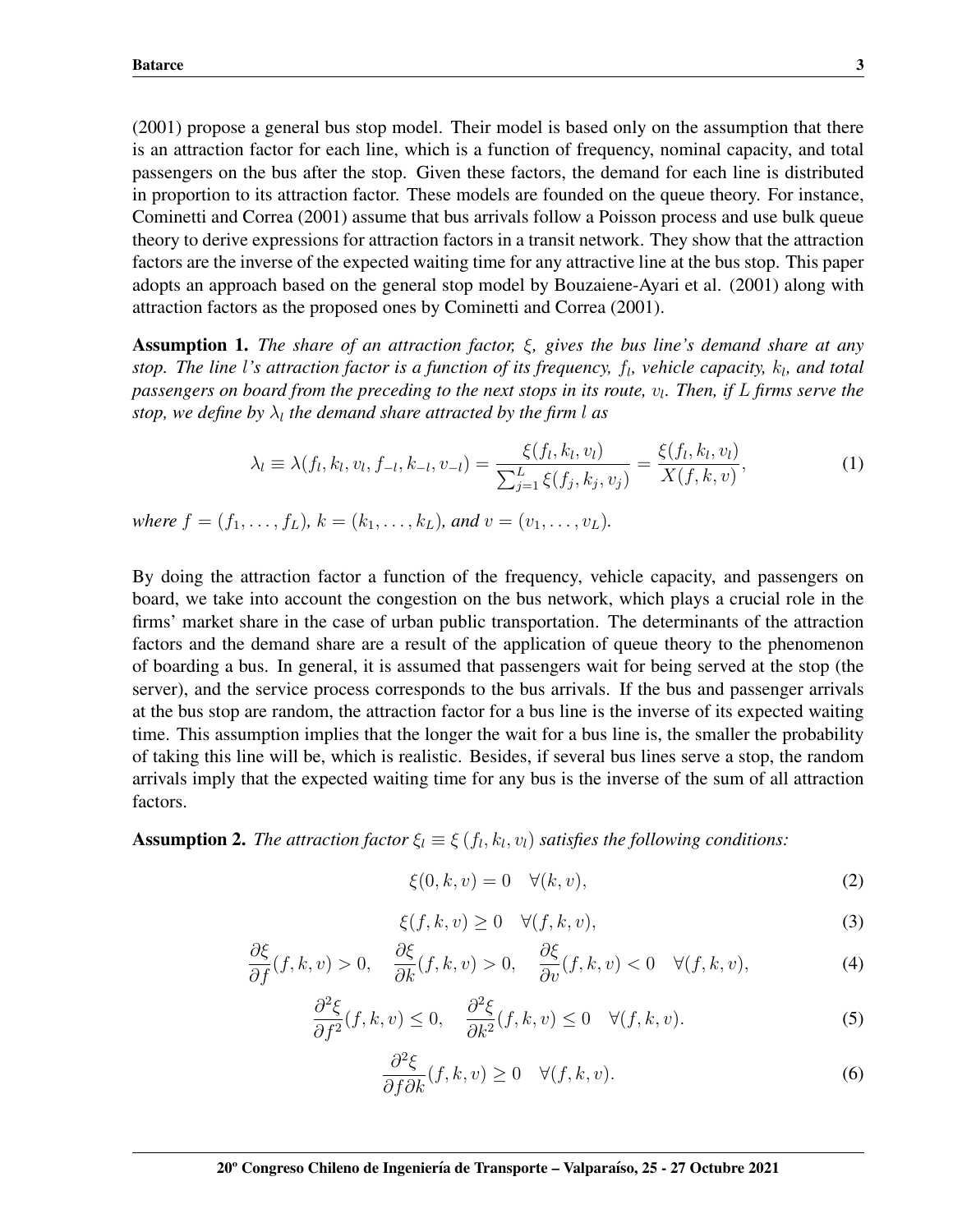These assumptions imply that  $\lambda_l$  is an increasing and concave function of  $(f_l, k_l)$ .

A particular case is the adjusted residual capacity (ARC) model (Bouzaiene-Ayari, 1988). In this case, the attraction factor is

$$
\xi_l = \frac{f_l k_l - v_l}{f_l k_l} f_l = f_l - \frac{v_l}{k_l}.\tag{7}
$$

The last member of the equation (7) is the *effective frequenc*y, which corresponds to the nominal frequency corrected by the total number of passengers on board going from the preceding to the next stops. If there are few passengers aboard, the effective frequency approximates the nominal one.

In general, if the total demand at any stop is  $Q$  passengers per hour, the line l's demand is given by

$$
q_l = Q\lambda_l = Q \frac{\xi(f_l, k_l, v_l)}{\sum_{j=1}^{L} \xi(f_j, k_j, v_j)}.
$$
\n(8)

## 2.2. Network

Bus routes are defined by a sequence of stops that concentrate the demand. In a bus network, several firms operate on the same roads and compete with each other. The degree of competition depends on the number of shared stops in the route. The higher the number of shared stops, the higher the rivalry.

We analyze the case of L lines coming from different stops,  $O_l$ ,  $l = 1, \ldots, L$ , to a common route segment SD (see Figure 1). Each line l serves three stops and competes in the common segment of the route. Figure 1 shows the bus network in this case.

To understand this network representation, consider a circular city with a CBD surrounded by a residential belt where people live and from where they travel to the CBD to work and do other activities. In the residential zone, the road network is dense such that bus services locate separately one each other to avoid competition. This idea is similar to the Salop model for horizontal differentiation (Salop, 1979). However, in the CBD, the road network is concentrated, and only a few major streets can accommodate the bus services; therefore, the bus lines need to share the available road capacity to access the CBD and compete for the demand. For instance, in Santiago, only twelve main streets concentrated 80 per cent of the bus routes entering the CBD in 2001 (Malbran et al., 2001). Figure 1 represents several lines from the residential zone, which concentrate in one street, represented by route segment SD, when they enter the CBD.

Assumption 3. *The bus network is that represented in Figure 1, and the total demand for each served pair is perfectly inelastic to price and frequency (i.e., fixed demand) such that:*

- $Q_l$  is the total demand at the origin  $Q_l$ ,
- $Q_{1D}$  *is the demand between the origin*  $O_l$  *and the destination*  $D$ *, and*
- Q *is the total demand at the stop* S*.*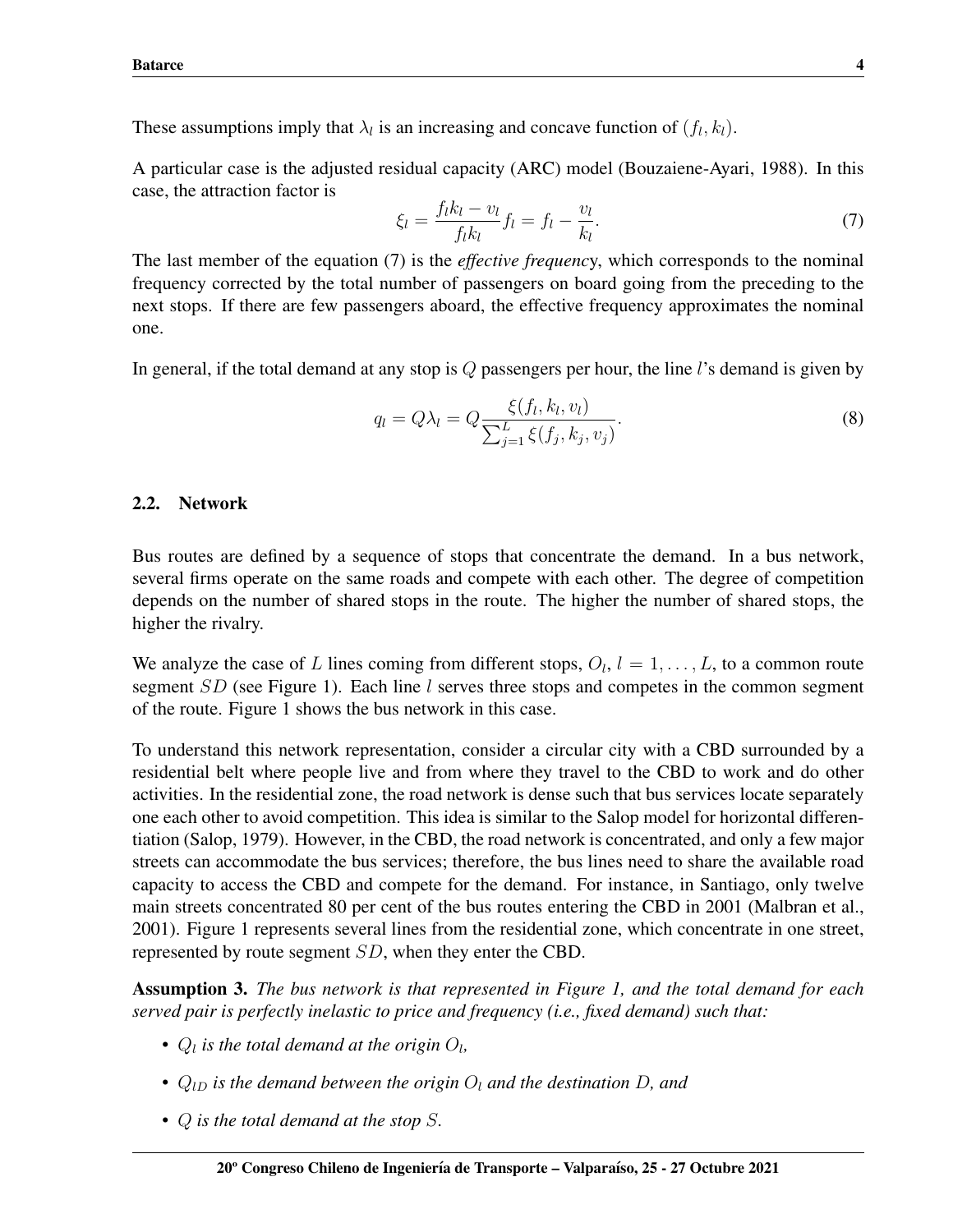

Figure 1: Network.

Thus, firms compete for the demand Q. When the supplied capacity,  $k_l f_l$ , is less than the total demand  $Q_l$ , the firm's demand equals the available capacity. Then, line l's demand at  $O_l$ ,  $q_l^O$ , is the minimum between the total demand at the stop and the line's capacity  $q_l^O = \min\{Q_l, k_l f_l\}.$ 

We assume the passengers boarding a bus distribute between the destinations  $S$  and  $D$  in the same proportion as the total demand at the stop. In other words, a passenger at  $O_l$  going to D boards an arriving bus with probability  $\alpha_l = Q_{lD}/Q_l$ , which is the fraction of the demand at  $O_l$  traveling to D. Hence, the number of passengers on board the line l at S and going from  $O_l$  to D is  $v_l = \alpha_l q_l^O$ . The assumption implies that all passengers waiting for the bus have the same probability of boarding when it arrives. This idea is consistent with the impossibility of distinguishing the passengers' destination when boarding the bus. Finally, the firm l's demand at  $S$ ,  $q_l^S$ , is determined by the righthand side of Equation (8) after replacing  $v_l$  by  $\alpha_l q_l^O$ , and the firm l's total demand is  $q_l = q_l^O + q_l^S$ .<sup>[1](#page-4-0)</sup>

#### 2.3. Firms

We consider a firm operating a bus line under a regulated environment. The regulator fixes the price ticket and the route of every line in the city. We assume that, under this regulation scheme, the firm can choose frequency and bus capacity to maximize profits. However, in the short term, only the frequency is a decision variable. In the medium or long term, firms can choose the bus capacity when renewing the fleet. We remark that the firms cannot change the route, and they must operate all of the buses from the initial stops to the final one.

Route regulation does not imply the transport authority specifies every street where the buses pass. But it means that authority can fix some routes segments to reduce some externalities of bus operations. For instance, in Santiago, the regulator set the routes only inside a perimeter around the densest zone of the city. Route regulation also means the firms cannot change their routes without approval from the authority.

We assume firms maximize profits by playing a two-stage game. In the first stage, firms play a game in (average) bus capacity. In the second stage, they play a game where the strategy is the frequency for a given capacity. Thus, the firm's strategy set is a subset of  $\mathbb{R}^+ \times \mathbb{R}^+$ , and the payoff

<span id="page-4-0"></span><sup>&</sup>lt;sup>1</sup>We implicitly assume the total residual capacity provided by the firms is greater than the total demand at S.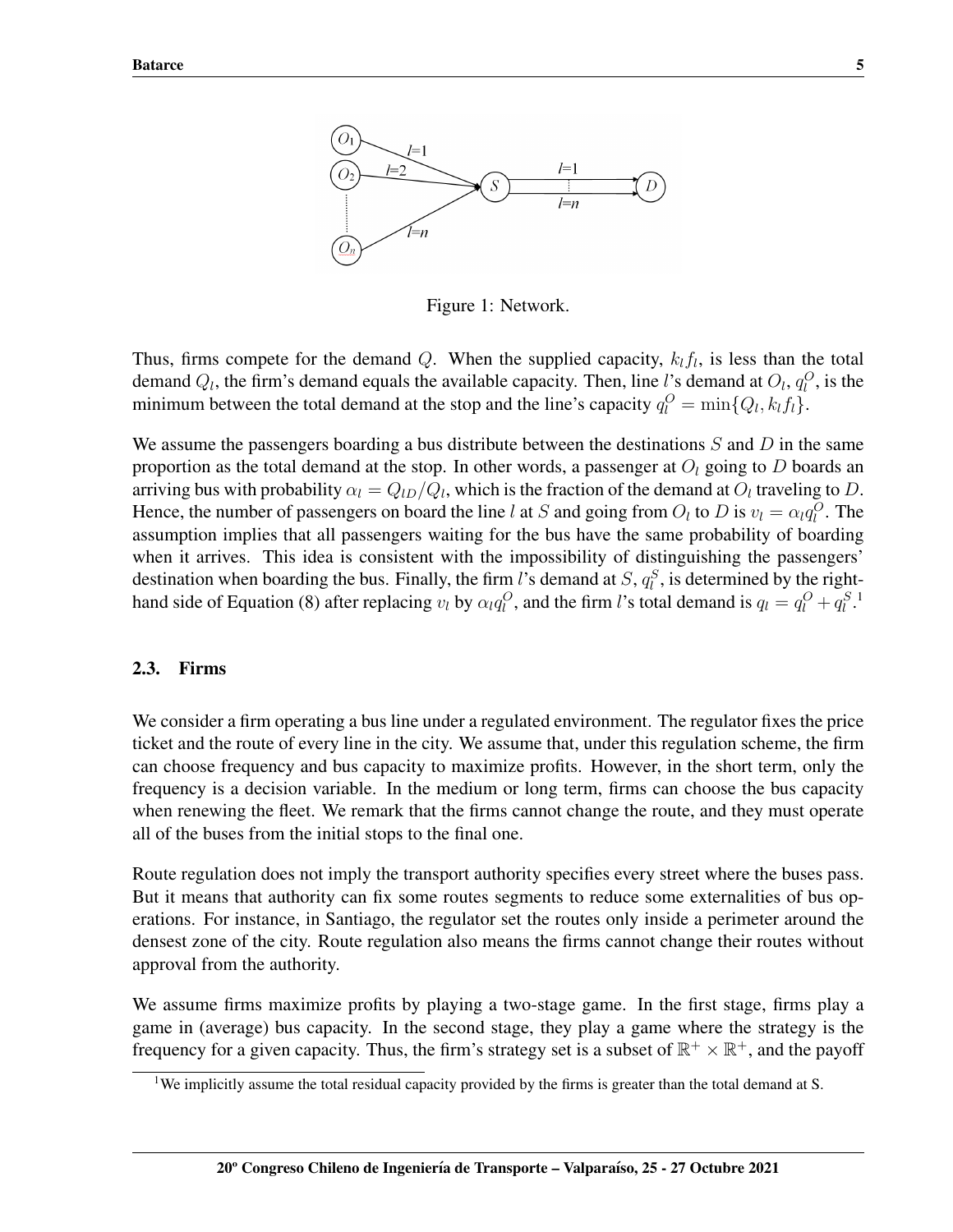function is

$$
\pi_l(f_l) = p_l q_l - C_l(q_l, f_l, k_l), \tag{9}
$$

where  $p_l$  is the fare, and  $C_l(\cdot)$  is the cost function that depends on the firm l's frequency, bus capacity, and carried passengers. In what follows, we assume a cost function linear in passengers and frequency for a given capacity. However, we consider that the operation costs depend on the bus size  $(k_l)$ . Specifically, we assume the cost per kilometer depends on the bus capacity. The larger the bus, the higher the cost per kilometer, and therefore the operation cost. Moreover, the operation cost, as a function of frequency, is different among firms because of the route length it is. Hence, we define a linear relationship between bus capacity and operation cost as Jansson (1980). By assuming the capacity is a continuous variable, we mean the firms can mix buses of different size to get the average bus capacity they want.

We assume that firms are heterogeneous because both fixed and operating costs depend on the firm's operation variables, such as route length, vehicle capacity, fleet average age. However, we assume the marginal cost per passenger is the same across firms. The firms' behavior is summarized in the following assumption.

Assumption 4. *(a) The firms are risk neutral and maximize their utility by choosing bus frequency and capacity.*

*(b) For a given bus capacity, their cost functions are linear such that*

$$
C(q_l, f_l) = c_{0l} + cq_l + c_l(k_l) f_l,
$$
\n(10)

*where is the fixed cost, is the operation cost, and is the marginal cost per passenger.*

*(c) The operation cost depends on the bus capacity such that*

$$
c_l(k_l) = \rho_l \left( \gamma_0 + \gamma_1 k_l \right). \tag{11}
$$

*where*  $\rho_l$  is the route length, and  $\gamma_0 > 0$  and  $\gamma_1 > 0$  are constants corresponding to fixed and *variable operation cost per kilometer, respectively. In addition, bus capacity is a continuous variable in a compact interval in*  $\mathbb{R}^+$ .

The essential requirement for a firm to operate is obtaining positive profits for some operation scheme. We consider a condition independent of the competition level and assume that the firm decides to enter the market by taking into account only the demand where it is a monopoly, which is a riskless decision. Moreover, since the demand is inelastic, the firm produces at level  $Q_l$  and without excess supply, which means that  $Q_l = k_l f_l$ . Thus, given the profit (9) and the cost function, it is straightforward to show the entry condition boils down to

$$
p_l - c \ge \frac{c_l}{k_l} + \frac{c_{0l}}{k_l f_l} = \frac{\rho_l \gamma_0}{k_l} + \rho_l \gamma_1 + \frac{c_{0l}}{k_l f_l} \tag{12}
$$

The intuition behind this condition is that the firm operates only if the marginal net revenue per passenger is higher than the average fixed cost of providing a seat (or place for a passenger). It is worth to notice that the last condition should hold even if the fixed cost is zero, because the operation cost is independent of the demand. We assume that the entry condition hold.

Assumption 5. *The entry condition of Equation (12) holds for every firm in the market.*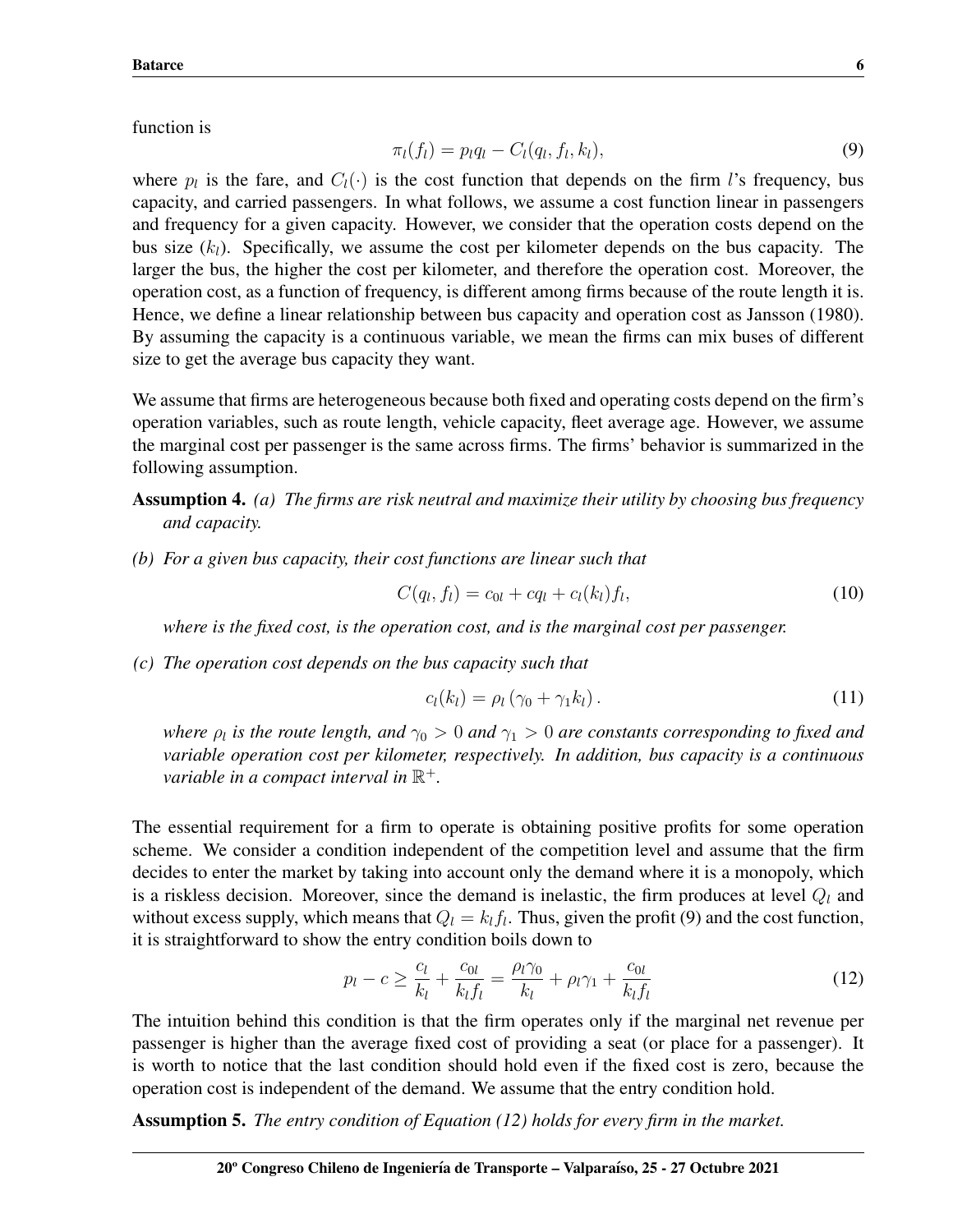## 3. EQUILIBRIUM FREQUENCIES

Now, we study the equilibrium on frequency on the network of Figure 1. We assume the bus capacity is given by the firms' choice in the first stage of the game. The goal is to determine the equilibrium frequencies and their relationship with the parameters characterizing firms and demand. All proofs are omitted because the page number is limited.

## 3.1. Oligopolistic equilibrium

We assume firms behave non-cooperatively, and they consider the rivals' frequency as fixed when choosing their own. We distinguish two cases to analyze the equilibrium: the firm operates with an excess of demand in the first route segment, or it operates with an excess of supply. This distinction is necessary because the profit function has a discontinuous derivative in the frequency level where supplied capacity equals demand at the origin  $O_l$ . That implies different expressions for the equilibrium frequency in each case. However, the next lemma states a condition that simplifies the analysis. Formally, we denote the strategy set as  $F_{Ll} = \{f_l \in \mathbb{R}^+ : k_l f_l < Q_l\}$  in the case of excess of demand, and  $F_{U_l} = \{f_l \in \mathbb{R}^+ : k_l f_l \geq Q_l\}$  in the case of excess of supply.

**Lemma 1.** *Under Assumptions 1 to 5, for every line l, the set*  $F_{\text{L1}}$  *is dominated by the set of strategies*  $F_{Ul}$ *.* 

Lemma 1 implies that firms always choose a frequency such that it provides enough capacity to satisfy the demand in the first route segment, where it is a monopoly. Thus, we focus on the case where  $f_l \in F_{Ul}$  hereafter. Lemma 1 also implies that  $q_l^O = Q_l$ , and  $v_l = \alpha_l Q_l$ .

Proposition 1. *Under Assumptions 1 to 5, a unique Nash equilibrium on frequency exists and the equilibrium frequency,* f ∗ l *, is the solution to*

$$
\xi(f_l^*, k_l, \alpha_l Q_l) = Q(p - c) \left[ \frac{\tilde{c} - \tilde{c}_l}{\tilde{c}^2} \right]
$$
\n(13)

*<i>, and*  $\mu_l \geq 0$ *,*  $l = 1, ..., L$ *, are the* multiplier associated with the constraints  $k_l \tilde{f_l^*} {-} Q_l \geq 0$ , and satisfy the complementarity conditions  $\mu_l(k_l f_l^* - Q_l) = 0.$ 

*Furthermore, frequencies are strategic substitutes because the reaction functions are decreasing and every firm's equilibrium frequency is a decreasing function of its bus capacity.*

*Finally, if firm* l*'s is not dominant, such that its market share is less than 0.5, its equilibrium frequency decreases with the rivals' bus capacity. Otherwise, if firm* l*'s is dominant, such that its market share is greater than 0.5, its equilibrium frequency increases with the rivals' capacity.*

The parameter  $\tilde{c}_l$  summarizes two effects: the constraints  $k_l f_l^* - Q_l \geq 0$ , through the multipliers, and the functional form of the attraction factors. The multipliers  $\mu_l$  reduce the effect of operation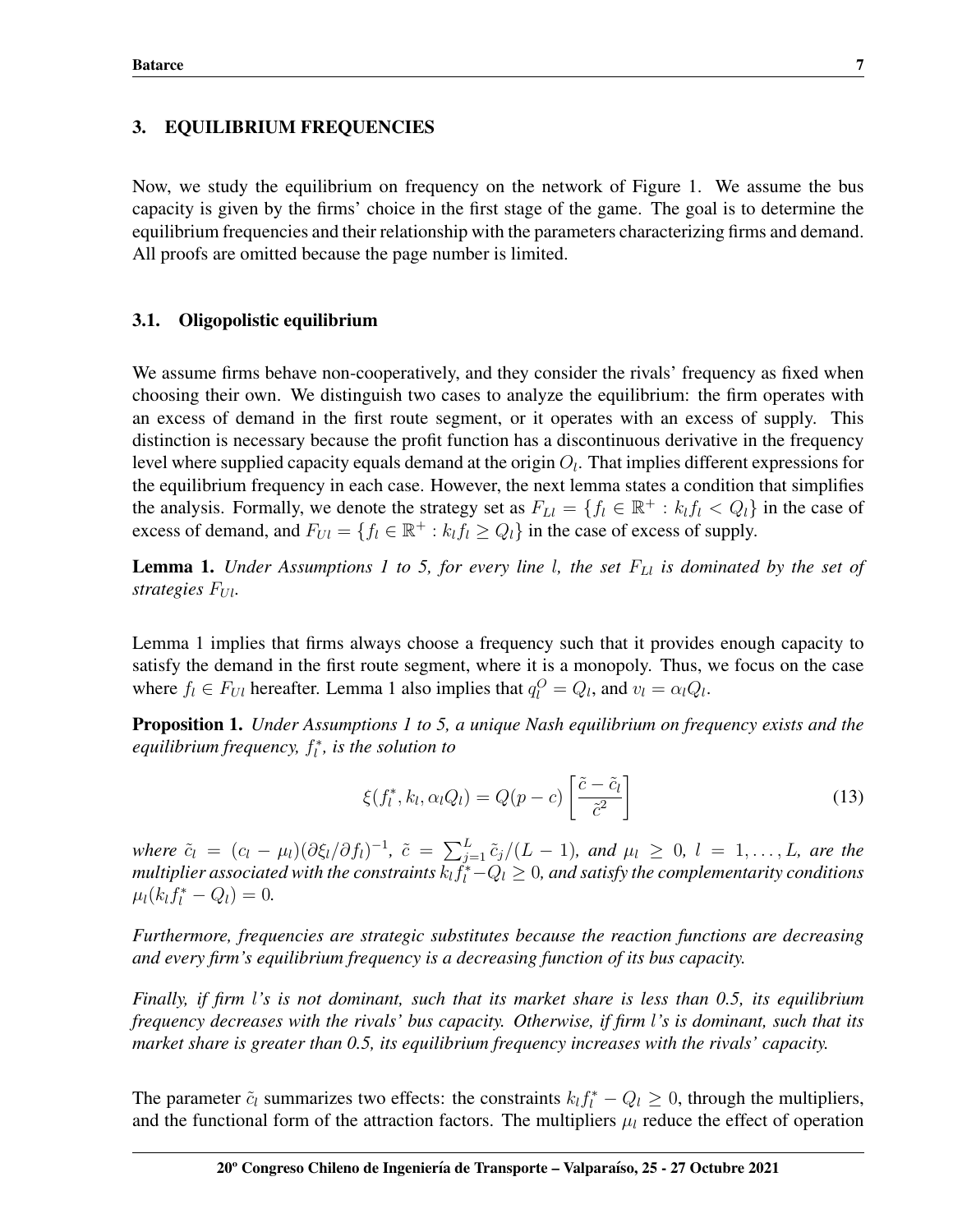costs that enter Equation (14) in such a way that firms with high operation cost provide just the bus frequency needed to satisfy only the demand at  $O_l$ . Also, the multipliers ensure that the difference  $(\tilde{c} - \tilde{c}_l)$  is always positive. In turn, the inverse of the derivative of  $\xi_l$  transforms the operation cost into the marginal cost of increasing the attraction factor at  $S$ . The effect of these derivatives offsets the impact of high operation costs such that, in equilibrium, firms with a higher marginal effect of the frequency on the attraction factor tend to deliver higher frequencies.

Firm heterogeneity also has an effect on competition: the more alike the firms are, the more incentives to compete for the demand at  $S$  and provide excess capacity. In fact, the firms with the highest operation cost only provide the residual capacity due to passengers alighting at S. In turn, firms with low per-kilometer cost have incentives to extend their routes to increase their potential monopoly demand. In this way, they can increase their frequency lower bound, which increases their equilibrium frequency and demand share at  $S$ . In the symmetric case, with identical firms, all of them provide the minimum frequency when the total residual capacity is greater than the total demand at S. Otherwise, all firms provide frequencies that equal their attraction factors.

As the equilibrium frequencies are the solution to a fixed point equation, the effects of the model parameters on the equilibrium are not evident. Therefore, the following corollary allows us to analyses the effects of the model parameters on the equilibrium frequency when the ARC model gives the attraction factors.

**Corollary 1.** Under the same conditions as Proposition 1 and  $\xi_l = f_l - v_l/k_l$ , then if  $f_l^{ARC}$  is an *interior solution*

$$
f_l^{ARC} = \alpha_l \frac{Q_l}{k_l} + Q(p - c) \left[ \frac{\bar{c} - c_l}{\bar{c}^2} \right],
$$
\n(14)

*where*  $\bar{c} = \frac{1}{L}$  $\frac{1}{L-1}\sum_{i=1}^L$  $j=1$ cj *.*

In the ARC model, the optimal frequency is composed of two terms. The first term on the righthand side of Equation (14) corresponds to the frequency level needed to satisfy the demand from  $O_l$  to D. Since the demand is inelastic, the optimal frequency does not explicitly depend on the demand for trips going from  $O_l$  to S because the supplied capacity in that segment is higher than the demand. Indeed, the second term on the right-hand side of Equation (14) determines the additional frequency required to carry passengers boarding at S. As the frequency is an interior solution, it must satisfy  $Q(p-c)(\bar{c}-c_l)/\bar{c}^2 > (1-\alpha_l)Q_l/k_l$ . Therefore, only the demand at  $O_l$  going to D is relevant for the optimal strategy because such demand reduces the effective capacity in the route segment where the firms compete.

Both Corollary 1 and Proposition 1 show that the equilibrium frequency increases as a function of net revenue per passenger. This result helps to explain the excess of supply, which is a welldocumented fact in the literature of public transportation deregulation (Evans, 1990; Estache and Gomez-Lobo, 2005; Gomez-Lobo, 2007; Fernandez and Muñoz, 2007; Paredes and Baytelman, 1996). Indeed, fare higher than marginal cost is a necessary condition for the operation of the service because of the existence of fixed costs and operation cost independent of the demand level. This feature holds in environments both competitive and price-regulated. However, in deregulatedprice markets, equilibrium fare is higher than the necessary one to cover total operation cost or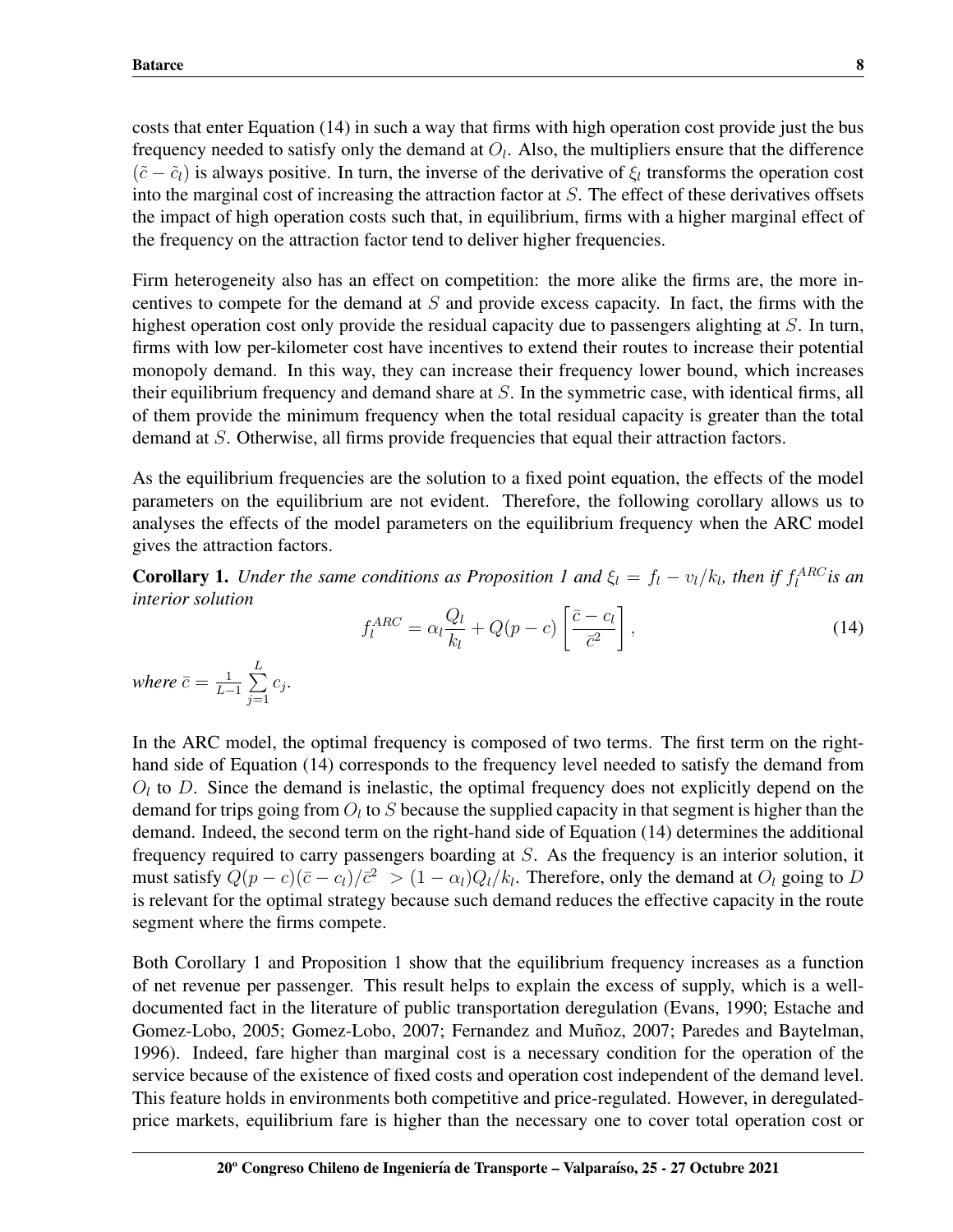long-run marginal cost, as Gomez-Lobo (2007) and Fernández and Muñoz (2007) show. Therefore, in competitive environments, there is a strong incentive to increase the frequency and operate with an excess of supply. Besides, the equilibrium frequency is increasing in the rival's operation cost, which implies that competition improves efficiency. Indeed, the less efficient firms offer a lower frequency and obtain a smaller demand share.

As the equilibrium frequencies are linear in demand at  $O$  and  $S$ , from some demand level, the competitive frequency will be higher than the socially optimal one. Indeed, the frequency that maximizes total welfare, including the users' waiting time, is proportional to the square root of total demand (Mohring, 1972; Jansson, 1980; Jara-Díaz and Gschwender, 2003).

## 3.2. Monopolistic equilibrium

We analyze the two cases. The first case corresponds to one firm operating all the lines in the network of Figure 1. We call this case direct-lines monopoly. In the second case, we assume the regulator adopts a different network configuration and reduces the route lengths. Thus, L lines operate from  $O_l$  ( $l = 1, \ldots, L$ ) to S and one line operates from S to D. This structure is similar to a hub-and-spoke configuration, where the line in the segment  $SD$  is a trunk line. We call this case a hub-and-spoke monopoly. We assume that Assumption 5 holds in both cases.

The direct-line monopoly can be thought of as a system without integrated fares. In such a case, the lines serve all destinations without transfers from the origin. In the network of Figure 1, this operation scheme is reasonable, if the demand from  $O_l$  to D is higher than the demand from  $O_l$  to S. The hub-and-spoke monopoly may be a system with integrated fares and unbalance demand between route segments. The configuration depends on the demand and cost structure (see Fielbaum et al., 2016).

In the case of direct lines, all of them operate with a frequency equal to  $Q_l/k_l$ , because it maximizes revenues. However, if the residual capacity is less than the total demand at the stop  $S$ , the firm increases the frequency of the line with the lowest operation cost, because this leads to the highest marginal profit.

Lemma 2. *In the direct-lines monopoly, provided Assumptions 1 to 5 hold, the equilibrium frequencies are:*

- (a) If the passengers alighting at S are more than the passenger boarding, such that  $Q \leq \sum_{l=1}^{L}(1 \alpha_l$ ) $Q_l$ , then the frequencies are  $f_l^{DL} = Q_l/k_l$ , for all  $l = 1, \ldots, L$ .
- (b) If the passengers boarding at S are more than the passenger alighting, such that  $Q > \sum_{l=1}^L (1-p)^l$  $\alpha_l$ ) $Q_l$ , then the frequencies are  $f_l^{DL}=Q_l/k_l$  for all  $l\neq m$ , and  $f_m^{DL}=(Q_l+Q-\sum_{j=1}^L{(1-p_l)^2})^2$  $(\alpha_i)Q_i$ )/ $k_m$ *, where the firm m has the lowest operation cost.*

In the hub-and-spoke monopoly case, since the entry condition holds, the firms operate at the capacity level. Indeed, this level maximizes firms' profits because the demand is perfectly inelastic, and the marginal revenue is higher than the marginal cost because of the entry condition. We summarize this result in the following lemma.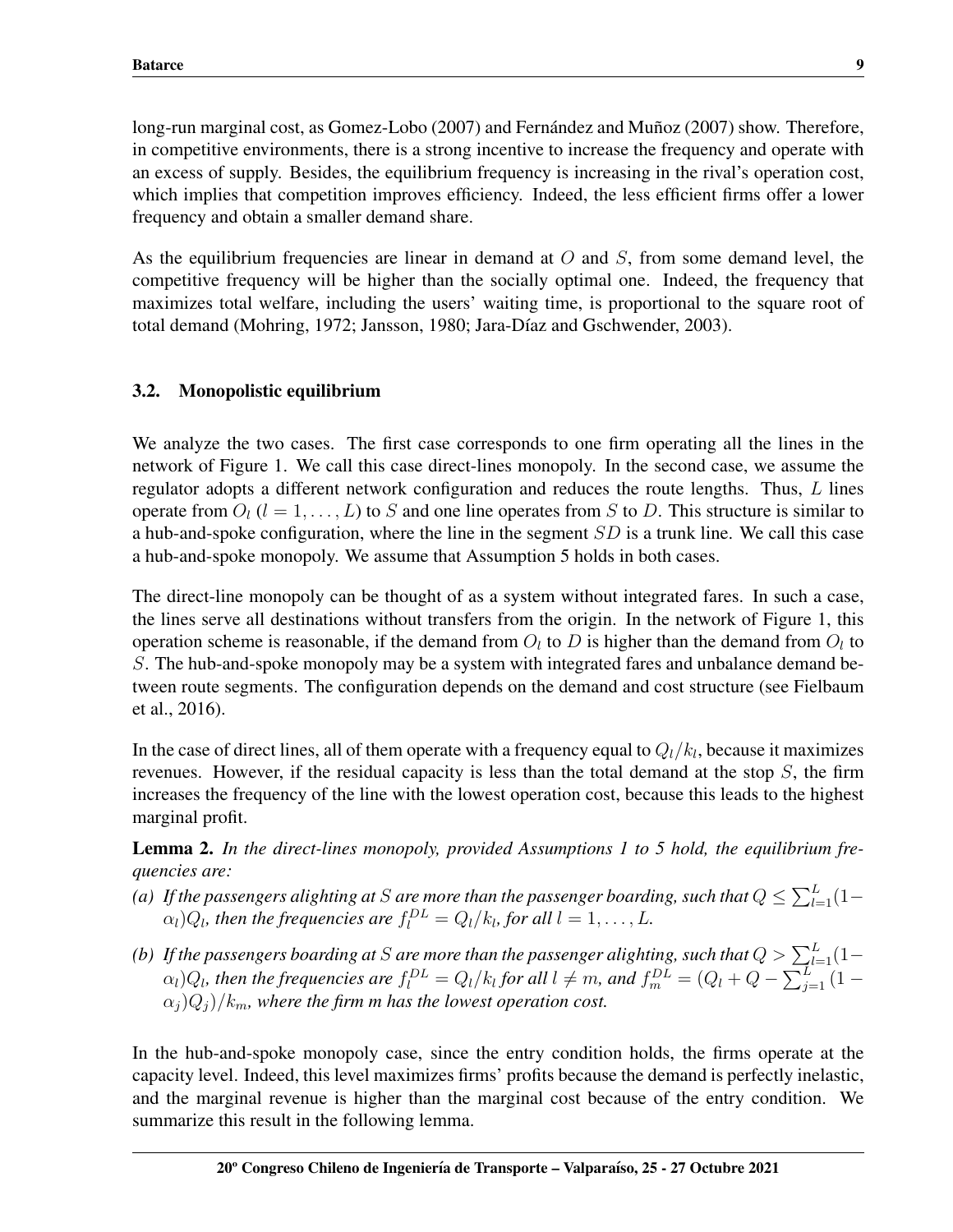Lemma 3. *Under the hub-and-spoke monopoly, provided Assumptions 1 to 5 hold, the equilibrium* frequencies are  $f_l^{HS}=Q_l/k_l$  for all  $l=1,\ldots,L$ , and  $f_S^{HS}=(Q+\sum_{j=1}^L\alpha_jQ_j)/k_S$  for the trunk *bus line operating the segment*  $SD$  *with vehicle capacity*  $k_S$ .

#### 3.3. First-best frequencies

We assume an individual's travel utility depends on the waiting time. In turn, the waiting time depends on the bus line's frequency. We define a linear utility  $U(t_w, p) = u_0 - u_w t_w - p$ , where  $u_0$  and  $u_w > 0$  are parameters,  $t_w$  is the waiting time at the bus stop, and p is the ticket price. The parameter  $u_0$  represents the utility of travel. It includes the utility the individual obtains at the destination, which is related to the activity motivating the trip and the (dis)utility produced by the spent travel time. The total welfare depends on the value of  $u_0$ . Consequently, the demand level and the optimal frequencies also depend on its value. The minimum condition for an individual to travel is  $u_0 \geq p + u_w t_w$ .

In general, at uncongested stops served by one bus line with frequency  $\phi$ , the expected waiting time is  $t_w = \theta/\phi$ . The parameter  $\theta$  depends on the distribution of bus arrivals.<sup>[2](#page-9-0)</sup> We assume exponential arrivals such that  $\theta = 1$ . At congested stops, the expected waiting time is the inverse of the attraction factor (Bouzaiene-Ayari et al., 2001; Cominetti and Correa, 2001). In the case of the stop  $S$ , where  $L$  lines serve it, the expected waiting time is the inverse of the sum of their attraction factors. Therefore, we assume the users' utility increase with the bus frequency since travel utility decreases with the waiting time, which is inversely proportional to the frequency. That is, the higher the frequency, the higher the user's utility. We summarize these assumptions as follows.

**Assumption 6.** (a) The individual travel utility is  $U(t_w, p) = u_0 - u_w t_w - p$ , and for every pas*senger*  $u_0 \geq p + u_w t_w$ .

*(b)* The expected waiting times at every stop  $O_l$  ( $l = 1, \ldots, L$ ) is

$$
t_{wl}(f_l) = \frac{1}{f_l} \tag{15}
$$

*and the expected waiting time at* S *is*

$$
t_{wS}(f) = \frac{1}{\sum_{l=1}^{L} \xi_l(f_l)} = \frac{1}{X(f)}.\tag{16}
$$

The social planner (or regulator) maximizes the total welfare, which corresponds to the consumers' surplus plus the sum of firms' profit. The consumers' surplus is

$$
CS = \sum_{l=1}^{L} q_l^O \left( u_0 - \frac{u_w}{f_l} - p \right) + \sum_{l=1}^{L} q_l^S \left( u_0 - \frac{u_w}{X(f)} - p \right)
$$
(17)

<span id="page-9-0"></span><sup>&</sup>lt;sup>2</sup>For instance, in the case of exponential arrivals, equals to one (Spiess and Florian, 1989). The case  $\theta = 1/2$  is an approximation of constant headway  $1/f$ . This measure of waiting time is widely used in practice (e.g., Mohring, 1972, and Jansson, 1980), even though it is based on a rough approximation (Spiess and Florian, 1989).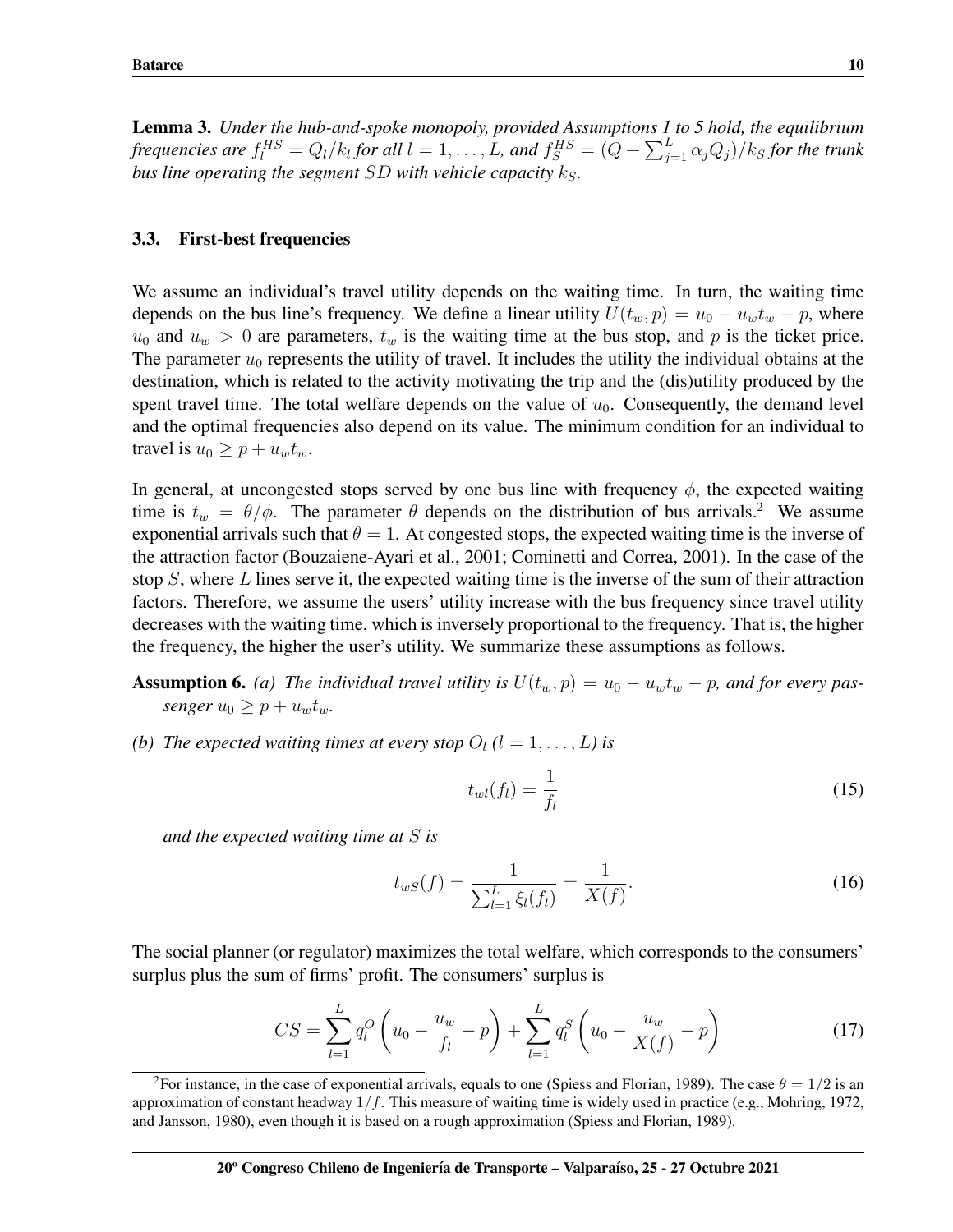and the firms' profit is

$$
P = \sum_{l=1}^{L} (q_l^O + q_l^S) (p - c) - c_l^s f_l - c_{0l}
$$
 (18)

where  $c_i^s$  is the social operation cost, which includes the effect of externalities from bus operation as congestion, pollution, and noise (see Rizzi and De la Mazza, 2017).

Following the literature on optimal bus frequency (Mohring, 1972; Jansson, 1980; Jara-Díaz and Gschewnder, 2003), we could assume the optimal level is high enough to satisfy all the demand in the network. Hence the demand is a parameter in the objective function. However, the condition that supplied capacity is higher than demand can be derived from the previous assumptions. The following lemma states that Assumption 5 implies that the social planner chooses frequencies at levels higher or equal to the demand at every origin  $O_l$ .

**Lemma 4.** If the social welfare is  $W = CS + P$ , then the first-best frequencies satisfy all passenger demands at origins such that  $f_l^{FB} \geq Q_l/k_l$ , for all  $l = 1, \ldots, L$ .

Lemma 4 follows from the monotonicity of the social welfare function when  $f_l < Q_l/k_l$ . In turn, this property steams from the linearity of the consumers' surplus at  $O_l$  and firms' costs and the positive marginal benefit from waiting time reductions at  $S$ . Thus, it is optimal for the regulator to choose frequencies greater or equal to  $Q_l/k_l$ . The case for the provided capacity at S depends on the cost parameters and demand levels nonlinearly. Thus we cannot show that the residual capacity at S is always higher than the demand. Therefore, we need to make an assumption.

Assumption 7. *The provided transport capacity at the first-best frequencies are higher than the demand at* S*. Thus the social planner's objective function is*

$$
W = \sum_{l=1}^{L} Q_l \left( u_0 - \frac{u_w}{f_l} - c \right) + Q \left( u_0 - \frac{u_w}{X(f)} - c \right) - \sum_{l=1}^{L} \left( c_{0l} + c_l^s f_l \right). \tag{19}
$$

Proposition 2. *Under Assumptions 1 to 7, the frequencies that maximize the total welfare are the solution to*

$$
f_l^{FB} = \sqrt{\frac{Q_l u_w}{c_l^s - b_l(f^{FB})}}
$$
\n(20)

with  $b_l(f^{FB}) = \frac{Qu_w}{X^2(f^{FB})}$ ∂ξ<sup>l</sup>  $\frac{\partial \xi_l}{\partial f_l}(f_l^{FB})$  and decreasing in  $f_l$  for any  $l = 1, \ldots, L$ .

*Moreover, the first-best frequencies are decreasing functions of bus capacity.*

Note that the right-hand side of Equation (21) is a continuous and monotone decreasing function of f, then the solution for  $f^{FB}$  exists and is unique.

Equation (21) matches the classical result for optimal frequency: the 'square root formula' (Mohring, 1972). However, it is corrected to take into account the competition and congestion effects at the stop S. Indeed, if the demand at S were zero, the optimal frequency becomes  $\sqrt{Q_l u_w/c_l}$ , which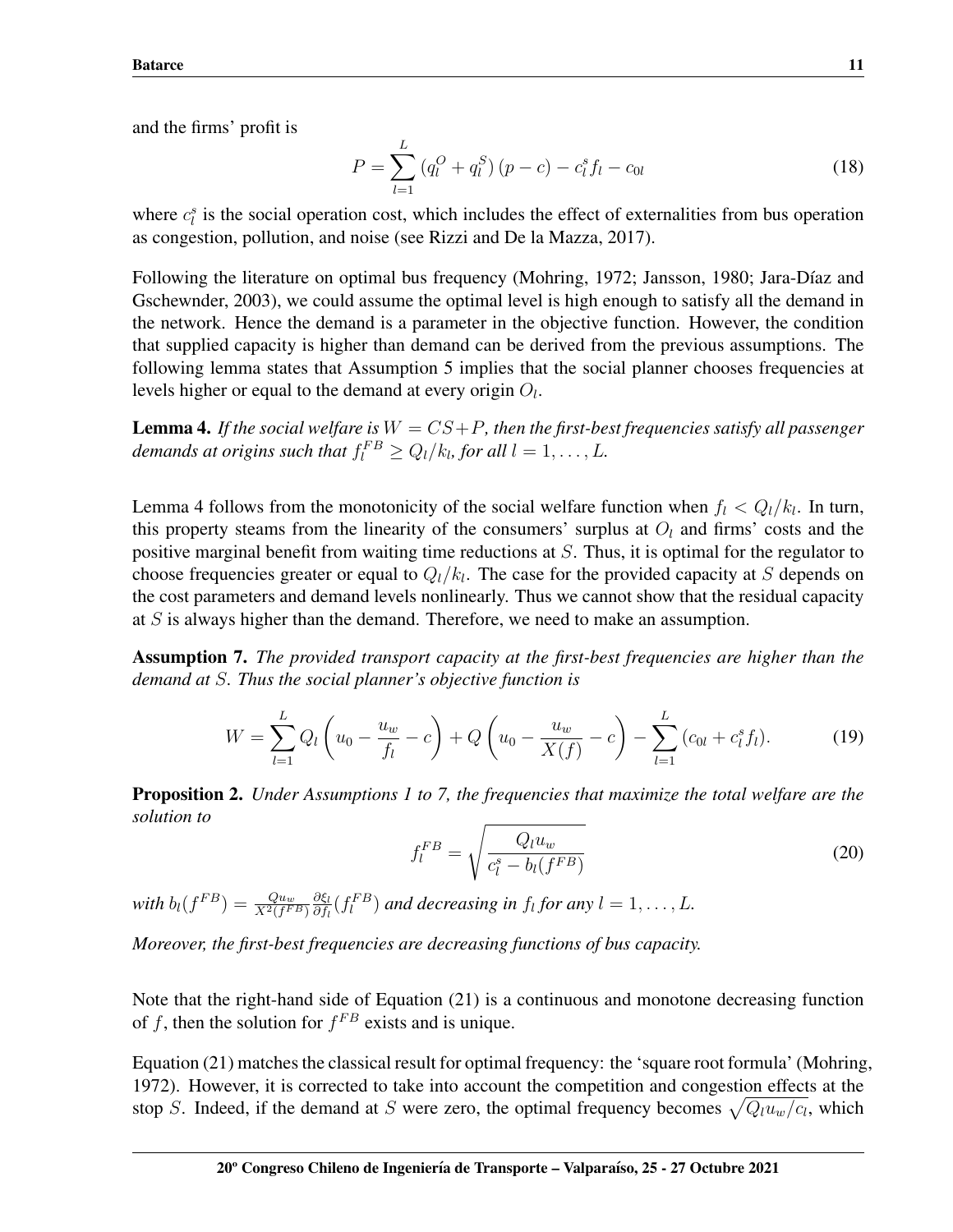corresponds to the optimal frequency in a bus corridor (Mohring, 1972; Jansson, 1980). The deviation from the square root formula depends on the difference between the line l's operation cost and  $b_l(f^{FB})$ . This function  $b_l(\cdot)$  is the marginal benefit of waiting time savings at S due to a line l's frequency increase. The higher the marginal time saving at  $S$ , the higher the first-best frequency (every else equal). In turn, the marginal time saving increase with the demand and the expected waiting time at S. Besides, the difference  $c_l - b(f^{FB})$  may be interpreted as an operation cost corrected by marginal waiting time benefits at , which leads to a corrected standard square root formula too.

Note that the operation cost in the first-best frequencies must include all externalities produced by buses running in the city. That is, the cost in Equation (21) might not be the same cost faced by the firms when fixing their frequencies. If the operation of buses does not produce externalities, then the firm's operation cost is the right parameter.

Corollary 2. *Under Assumptions 1 to 7, if the ARC model determines the attraction factors, the frequencies that maximize the total welfare are the solution to*

$$
f_l^{FB} = \sqrt{u_w Q_l} \left( c_l - u_w Q \left[ \sum_{j=1}^L f_j^{FB} - \frac{\alpha_j Q_j}{k_j} \right]^{-2} \right)^{-1/2}.
$$
 (21)

## 3.4. Comparison of operation schemes

First, we compare monopolistic frequencies with competitive ones. In this case, we do not need to make any assumption on the parameter values, such that costs or utility weights. We study the two monopoly cases: direct lines, and hub-and-spoke.

Proposition 3. *The frequencies under competition are higher than those under direct-lines monopoly at all stops*  $O_l$  *with*  $l \neq m$ *, where* m *is such that*  $c_m = \min\{c_1, \ldots, c_n\}$ *. Moreover, if the total demand at* S is not too large, such that  $Q \leq \sum_{l=1}^{L} (1 - \alpha_l) Q_l$ , then the competitive frequencies are *higher than the monopolistic ones at all stops.*

If the demand condition of Proposition 3 does not hold, we cannot compare the frequencies in stops  $O_m$  and S without assuming values for the model parameters. For instance, we may assume the total demand at the stop S is lower than the total demand coming from  $O_l$  ( $l = 1, \ldots, L$ ) to S, such that  $\sum_{l=1}^{L} k_l f_l \ge Q + \sum_{l=1}^{L} \alpha_l Q_l$ . This assumption means the total capacity provided by the competing firms is higher than the total demand traveling between  $S$  and  $D$ . In this case, the frequency at  $S$  delivered under competition is higher. However, we can say nothing about the frequency at  $O_m$  without additional assumptions. In the next section, we use some parameters estimated with data from Santiago for the comparison of operational schemes. Now, we compare the oligopolistic competition with the hub-and-spoke monopoly.

Proposition 4. *The frequencies under competition are higher than those under hub-and-spoke* monopoly in all stops  $O_l$ , for all  $l = 1, \ldots, L$ .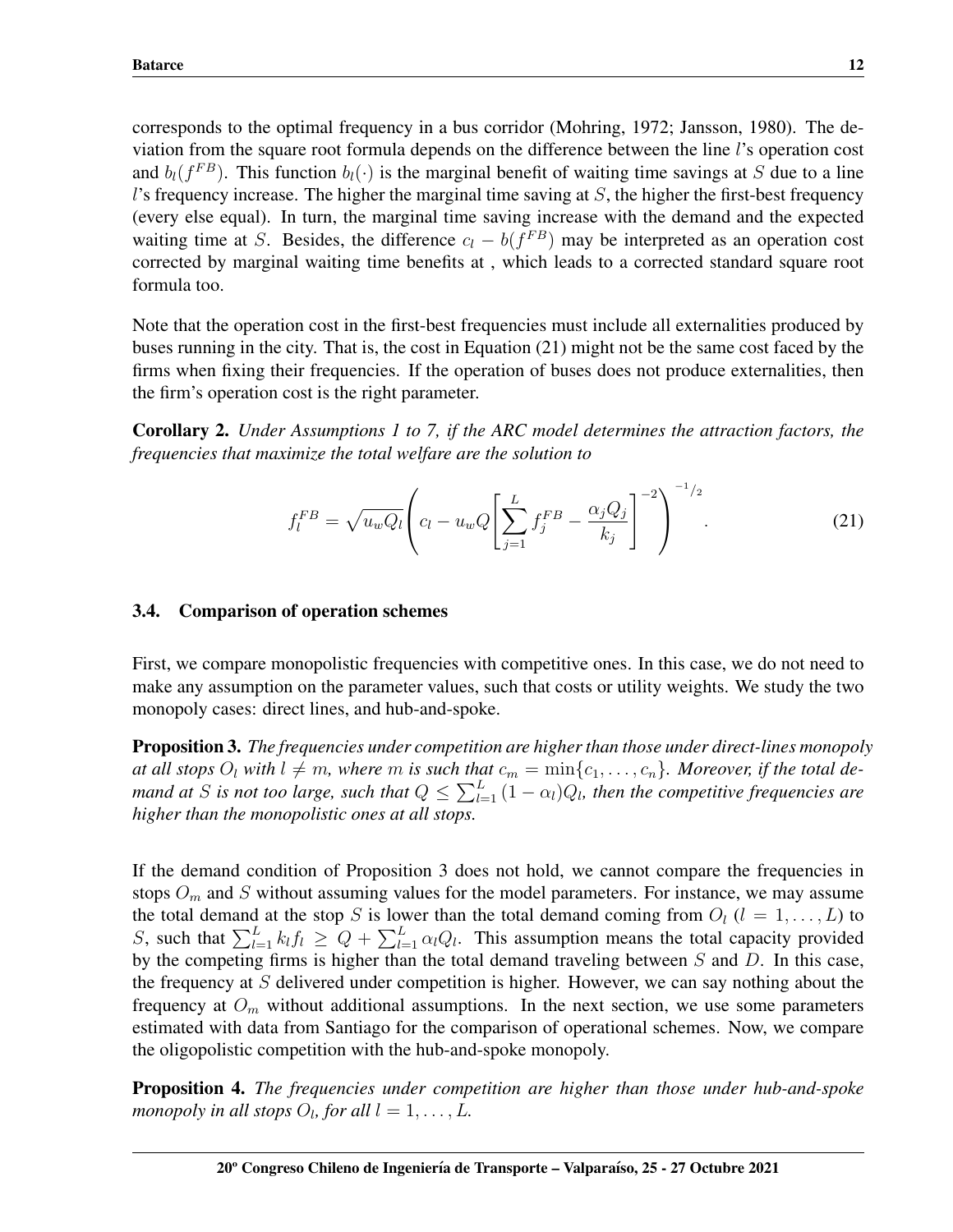Again, we can say nothing about the frequency at  $S$  without additional assumptions on the parameters. Finally, we compare the first-best frequencies with the monopolistic ones. In the case of direct-lines monopoly, the result is the same as in Proposition 3. In the case of the hub-and-spoke monopoly, the result is analogous to that in Proposition 4.

Proposition 5. *The first-best frequencies are higher than those under direct-lines monopoly at all stops*  $O_l$  *with*  $l \neq m$ *, where* m *is such that*  $c_m = \min\{c_1, \ldots, c_n\}$ *. Moreover, if the total* demand at S is such that  $Q \leq \sum_{l=1}^{L} (1-\alpha_l) Q_l$ , then the first-best frequencies are higher than the *monopolistic ones at all stops.*

Proposition 6. *The first-best frequencies are higher than those under hub-and-spoke monopoly in all stops*  $O_l$ *, for all*  $l = 1, \ldots, L$ *.* 

# 3.5. Simulation-based comparison of operation schemes

Since the comparison between operation schemes depend on the parameters such as  $c_l$ ,  $Q_l$ , and Q, we adopt some values from Santiago. We simulate the network of Figure 1 and assume the ARC model determines the attraction factors. The simulation allows us to compare the operation schemes in terms of frequency, consumer surplus, firms' profit, and total welfare. Because of the limited space, we do not present the detailed results from simulation but its general conclusions.

We estimate firms' costs and capacity using data from Santiago in 2001 (SECTRA, 2003). At that moment, the bus operation was regulated in price and routes, but the frequency was unregulated. The external costs due to bus operation are adapted from Rizzi and De la Maza (2017). They estimated external cost per kilometer for Santiago including congestion, road damage, road crashes, air pollution, and noise. Table 1 summarizes the information we use to compute frequencies. The waiting time parameter is obtained from SECTRA (2005) and corresponds to three times the value of travel time. The adopted value is higher than the value of travel time because waiting produces more significant discomfort than in-vehicle travel. It is also consistent with Jara-Díaz and Gschwender (2003) and Mohring (1972), who adopt a value of waiting time three times the value of in-vehicle travel time. For the travel utility, we assume that  $u_0$  equals the ticket price plus the value of waiting for a bus with low frequency (2 bus/hour). In the case of HS monopoly, the consumer surplus includes the welfare loss that users undergo because of bus transfer at the hub. In Santiago, recent research shows that transfers metro network reduce passenger's welfare in an amount equivalent to ten minutes of travel time (Raveau et al., 2014). Therefore, we value the bus transfer as ten minutes at the value of time.

We assume that five firms face the same demand at the origin and the same proportion of demand going to D (i.e.,  $\alpha_l$ ). We also assume two demand levels according to the frequency that matches the capacity with the demand. If a high-frequency line operates with a headway of 5 minutes, for the bus capacity equal to 80 passengers, a high level of demand is 960 passengers/hour. In turn, if a low-frequency line operates with headway equal to 10 minutes, the demand is 480 passengers/hour. These levels of frequencies are similar to the observed levels in Santiago in the peak hour morning. The firms are asymmetric in their operation cost. These differences arise from different route lengths. We adopt a route length of 15 kilometers for the segment SD, and routes lengths of 20,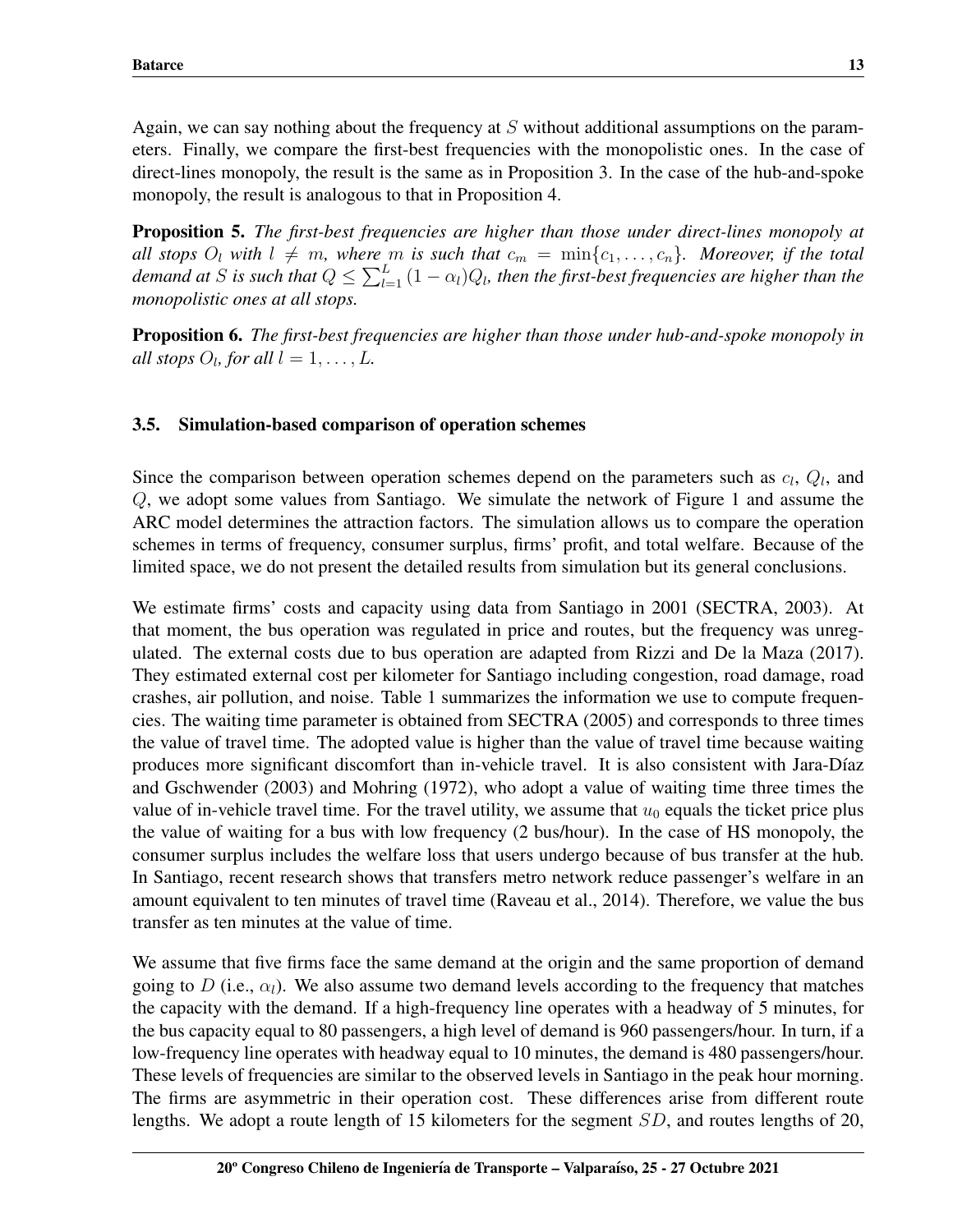25, 30, 35, and 40 for the segments  $O_lS$ . We choose lengths to vary the operation cost 33% above and below the mean. The most relevant results of the simulations are the following.<sup>[3](#page-13-0)</sup>

- Frequencies under competition are always the highest at the stops  $O_l$ , except when the demand is low, and the operation cost is high. At stop  $S$ , the competitive nominal frequency is the highest in all cases, but the effective frequency is the highest only when the demand at  $S$ is high.
- If the total demand at  $S$  decreases, the competition softens because the strategies tend to be dominated by  $f_l = Q_l/k$ . Therefore, the firms with high cost operate at the lowest levels  $f_l = Q_l/k$ , and only the low-cost firms provide capacity above the residual one at the stop S.
- The first-best frequency is greater or equal to the monopolistic frequencies always. In turn, when the demand at  $O_l$  is small, and the cost high, the first-best frequency tends to be above the competitive one because the waiting time savings at  $O_l$  compensate the costs.

## 4. EQUILIBRIUM IN BUS CAPACITY

Now, we solve the game in bus capacity. We focus the open-loop equilibrium, which is consistent with pre-commitment in bus capacity. The equilibrium in capacity is characterized by an equation. We do not solve analytically the closed-loop equilibrium because there is no additional insights by doing it. Moreover, we believe the pre-commitment assumption is consistent with bounded rationality that would characterize bus firms operating in cities without public transport regulation. However, we show that the firms have incentives for reducing the bus capacity when they are not dominant and for increasing capacity when they are. Next proposition describe the equilibrium in the capacity competition game.

**Proposition 7.** Under Assumptions 1 to 5, if  $f_i^*$  is an interior solution for the equilibrium frequency given by Proposition 1, the open-loop equilibrium on bus capacity,  $k_l^*$ , is the solution to

$$
(\gamma_0 + \gamma_1 k_l) \frac{\partial \xi_l}{\partial k_l} (f_l^*, k_l^*, \alpha_l Q_l) - \gamma_1 f_l^* \frac{\partial \xi_l}{\partial f_l} (f_l^*, k_l^*, \alpha_l Q_l) = 0.
$$
 (22)

*Moreover, firms have strategic incentives to increase the bus capacity beyond what they choose in the open-loop equilibrium defined by (23) if their market share is*  $\lambda_l < 0.5$ . If a firm is dominant *and its market share is*  $\lambda_l$  < 0.5, then it has incentives to decrease bus capacity.

To study the effect of the model parameters on the equilibrium capacity, we adopt the ARC model for the attraction factors.

<span id="page-13-0"></span><sup>&</sup>lt;sup>3</sup>To avoid problems with the demand functions at the kink points (where  $k_l f_l = Q_l$ ), we use an approximation with a smooth derivative. Notably, we use  $q_l^O(f_l) \approx (-1/2) \sqrt{(Q_l - k_l f_l)^2 + 4\delta^2} - (Q_l + k_l f_l)$ . This approximation function tends to  $\min\{Q_l,k_lf_l\}$  as  $\delta$  tends to zero (Kanzow, 1996; Facchinei et al., 1999). This way, we do not need to use constrained optimization to obtain competitive and first-best frequencies. We neither need Assumption 6 on the demand level at  $S$  to compute the first-best frequencies because we approximate the total demand with the same function at the point  $Q = \sum_{l=1}^{L} (1 - \alpha_l) k_l f_l$ .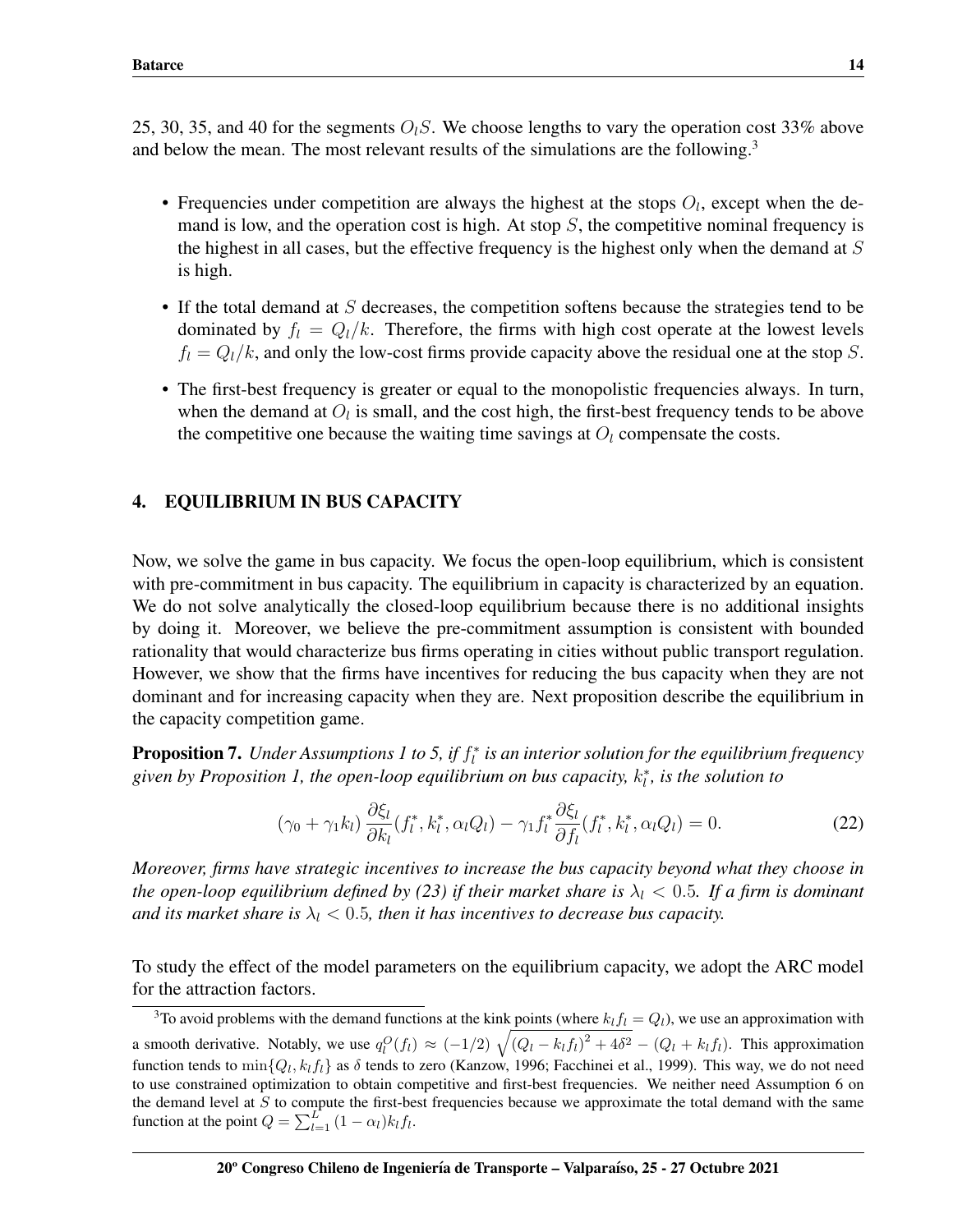Corollary 3. *Under the same conditions as Proposition 7, if the attraction factors are given by the*  $\mathit{ARC}$  model and  $f_l^{\mathit{ARC}}$  is an interior solution, then the equilibrium capacity is the solution to

$$
k_l^{ARC} = \sqrt{\frac{(\gamma_0 + \gamma_1 k_l^{ARC}) \alpha_l Q_l}{\gamma_1 f_l^{ARC}}}. \tag{23}
$$

From Corollary 2, on the one hand, the capacity under competition decreases with the demand in the common route segment. This helps to explain the observed reduction in the size of the vehicles in most of liberalized bus service markets (Evans, 1990; Gómez-Ibañez and Meyer, 1997; Estache y Gomez-Lobo, 2005). On the other hand, the equilibrium capacity is decreasing in the demand of the first segment, where lines operate as a monopoly. Corollary 2 also implies that the lower the net revenue per passenger, the smaller the vehicle. Note that if the attraction factor is given by the FS model, the equilibrium capacity is any positive value, which highlight the relevance of including limited bus capacity to explain the trend to reduce bus size in deregulated urban bus markets.

The role of operation cost in the equilibrium capacity is consistent with the maximizing-profit behavior. Indeed, if the fixed operation cost (independent of the capacity),  $\gamma_0$ , is high, firms tend to use big buses, because the effect of changing the bus size is small in the total cost. The opposite effect occurs if the variable operation cost,  $\gamma_1$ , is high. Firms choose small vehicles because that reduces the total cost. It is worth to notice that both effects are independent of the route length.

To compare the competitive capacity with the optimal ones, the next proposition and corollary show the first-best capacity.

**Proposition 8.** Under Assumptions 1 to 7, the first-best bus capacity,  $k_l^{FB}$ , is the solution to

$$
\left(\gamma_0 + \gamma_1 k_l - \frac{Q_l u_w}{\rho_l (f_l^{FB})^2}\right) \frac{\partial \xi_l}{\partial k_l} (f_l^{FB}, k_l^{FB}, \alpha_l Q_l) - \gamma_1 f_l^{FB} \frac{\partial \xi_l}{\partial f_l} (f_l^{FB}, k_l^{FB}, \alpha_l Q_l) = 0. \tag{24}
$$

Corollary 4. *Under the same conditions as Proposition 8, the optimal frequency for the ARC model is the solution to*

$$
k_l^{FB} = \sqrt{\frac{\left(\gamma_0 + \gamma_1 k_l^{FB} - \frac{Qu_w}{\rho_l (f_l^{FB})^2}\right) \alpha_l Q_l}{\gamma_1 f_l^{FB}}}. \tag{25}
$$

The last corollary shows that the capacity chosen by the firms when competing is lower than the socially desirable depending on the external operation cost and the marginal waiting time saving  $(Q_l u_w/(f_l^{FB})^2)$ . Simulations with data from Santiago show that the competitive capacity is around 40% lower than the first-best one. This result is consistent with the observed trend to reduce bus size in Santiago and other cities in developing countries with liberalized urban bus transport markets.

#### 5. CONCLUSION

Frequency and capacity competition seems to be a plausible explanation for the excess of supply observed in the liberalized or partially regulated market of public transport. Our general result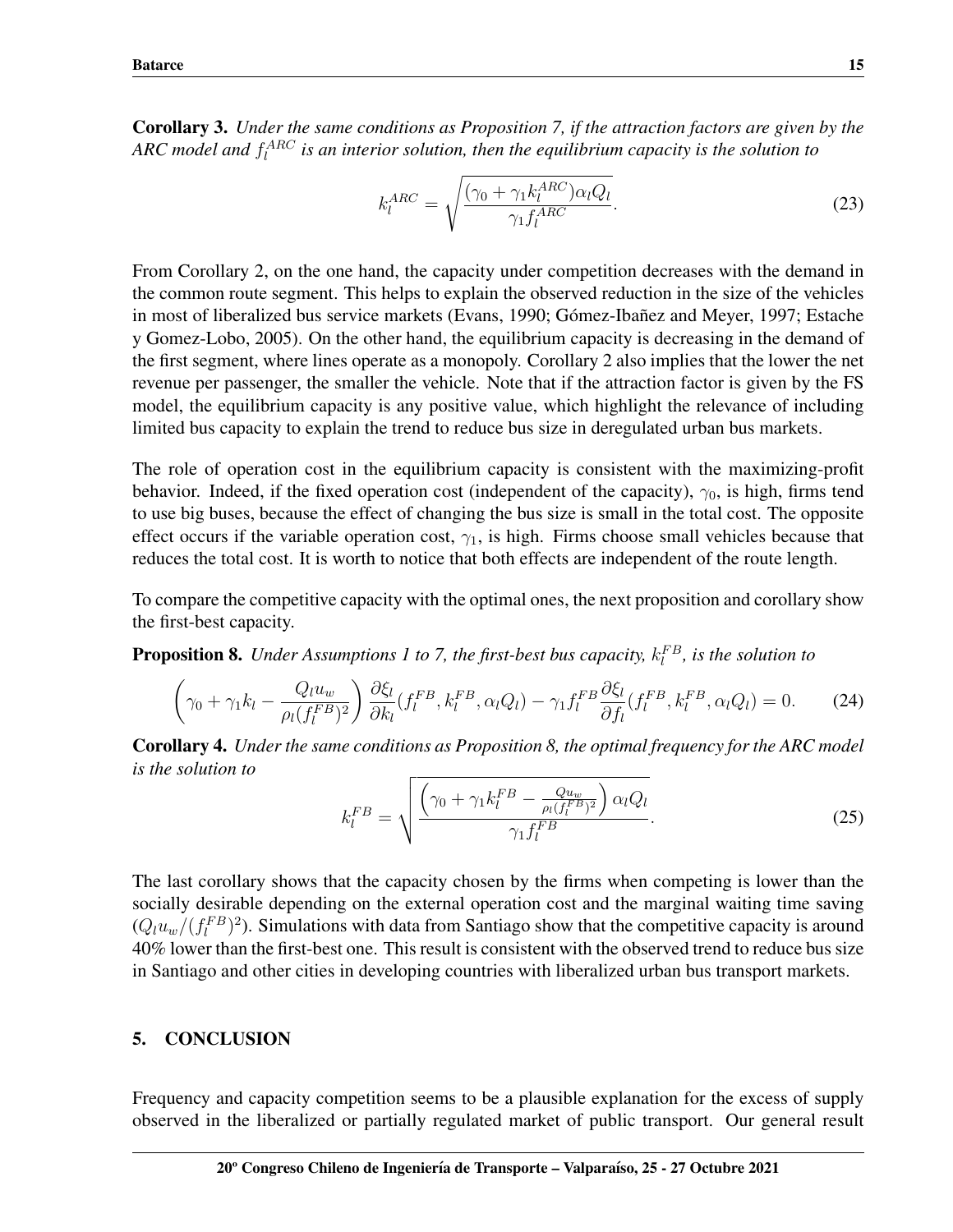implies the frequency increases with the demand in the common route segments and with the net revenue per passenger.

In comparison with the first-best frequencies, the competitive frequencies are higher, except when demand is low in the monopolistic route segment. In terms of waiting time, the consumer is better off under competition, even if the total welfare is not the highest. Competition produces more externalities and operation costs, but the bus users directly perceive neither.

In turn, the first best frequencies are higher than the monopolistic ones and similar for low demand levels in the common route segment. Nevertheless, this result depends on the value adopted for the value of waiting time. The higher the value of waiting time, the higher the optimal frequency.

These implications are relevant for the design of contracts for public transport provision. For instance, if the provision of public transportation is placed in the hands of a monopoly firm that operates all the lines in the city, the frequencies will be low. These low frequencies reduce demand in the long term. Consequently, if the contract is a renegotiable or a short-term contract, the operating firm has no incentive to improve quality, such as setting high frequencies. The firm fixes the frequency maximizing profits, and the result is the monopolistic frequencies, as we show in Section 3. The regulator could set the frequency of the lines, but this requires monitoring the operation, which may be costly and technically difficult for big networks.

For instance, Muñoz et al. (2014) report the case Transantiago. The project defined exclusive areas where only two firms operate in a hub-and-spoke scheme with frequencies fixed by the authority with a social criterion, i.e., maximum social welfare. The scheme is such that the firms do not compete: one firm operates the feeder services on the network; the other firm operates the trunk service and few feeder services. In the initial period of the project, there was no frequency monitoring by the authority; therefore, the firms fixed the frequency as a monopoly. The service quality deteriorated dramatically: the waiting time increased, and the buses crowded. After a few months, the authority implemented some monitoring measures which better off the service (Beltran et al, 2011). However, the incentives to operate with low frequencies remain. In a current contract renegotiation, the transport authority is trying to reverse that situation.

The model gives us insights into how we can provide incentives for the firm to provide the desired frequency in routes with a segment where there is competition. Indeed, we show that the equilibrium frequency increases with the net revenue per passenger. Thus, the authority can design a contract with a payment per passenger (or proportional to patronage) and a lump-sum transfer in order to cover total costs. With such a contract, it would be possible to control the frequency by changing the payment per passenger.

# **REFERENCES**

Beltran, P., Gschwender, A., and Palma, C. (2011). The impact of compliance measures on the operation of a bus system: the case of Transantiago. 12th International Conference on Competition and Ownership in Land Passenger Transport (Thredbo12), Durban, South Africa.